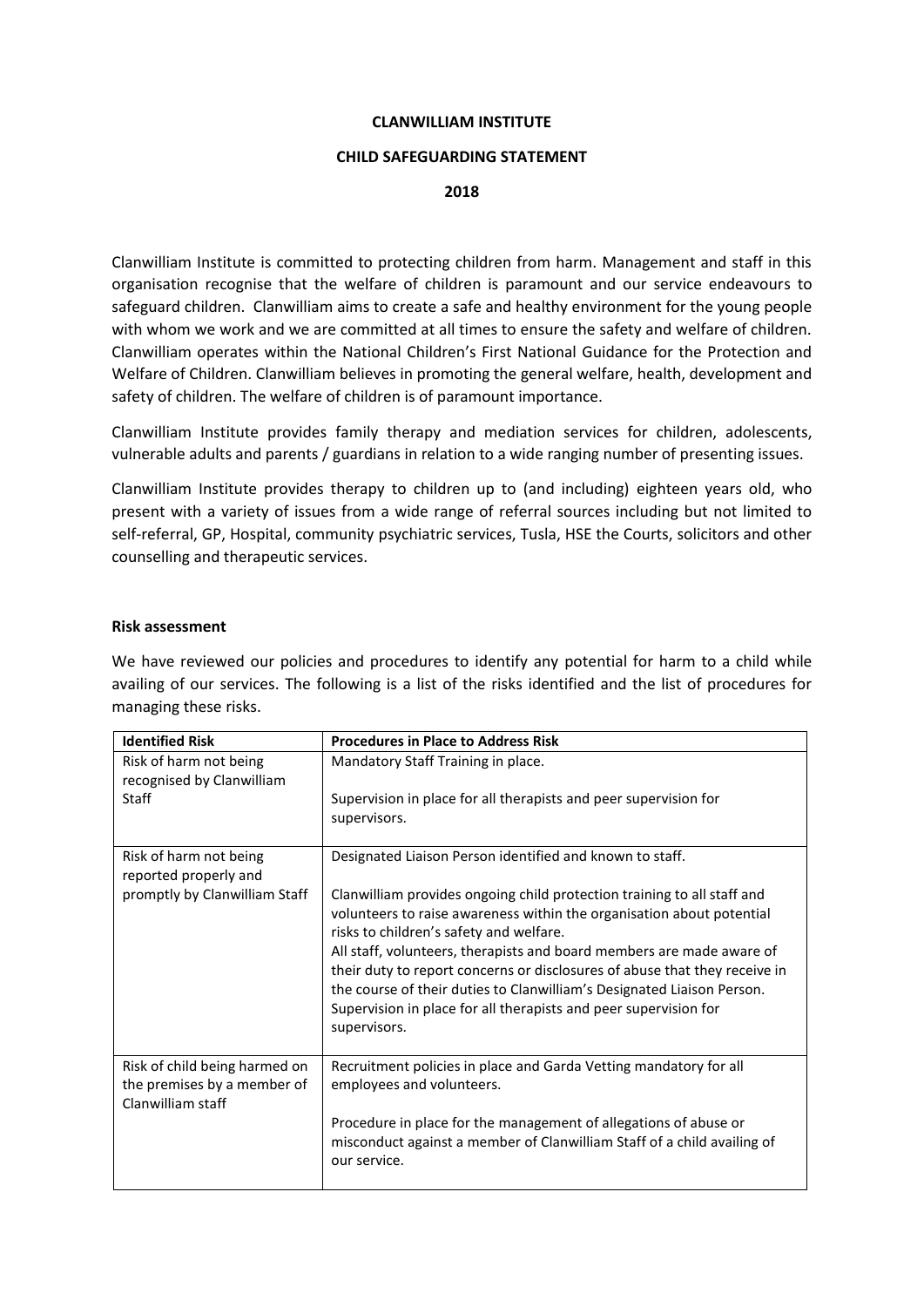| Risk of child being harmed on  | As per the information provided to all service users at their initial session,                                                                                                                     |
|--------------------------------|----------------------------------------------------------------------------------------------------------------------------------------------------------------------------------------------------|
| the premises by another        | the supervision of children is the responsibility of parents/guardians.                                                                                                                            |
| service user or visitor to the | With parent/guardian consent, the child can be supervised by a member                                                                                                                              |
| premises                       | of Clanwilliam staff for a brief period.                                                                                                                                                           |
|                                | In cases where a member of Clanwilliam staff is not available to<br>supervise, a break out room is made available to clients for children of a<br>suitable age (to be agreed with parent/guardian) |

# **Procedures**

Clanwilliam Institute's Child Safeguarding Statement has been developed in line with requirements under the Children First Act 2015, *Children First: National Guidance for the Protection and Welfare of Children* (2017), and Tusla's *Child Safeguarding: A Guide for Policy, Procedure and Practice*. In addition to the procedures listed in our risk assessment, the following procedures support our intention to safeguard children while they are availing of our service. Clanwilliam Child Protection Policies include:

- Procedure for provision of and access to child safeguarding training and information, including the identification of the occurrence of harm.
- Procedure for the reporting of child protection or welfare concerns to Tusla.
- A code of behaviour for staff and volunteers.
- A safe recruitment procedure.
- A procedure to respond to complaints.
- Have a Designated Liaison Person.
- Provide supervision and support for staff and volunteers in contact with children.
- Share information about the child protection policy and good practices with families and children.
- Reviewing Clanwilliam's child protection policy and practices on a regular basis

All Clanwilliam policies are available upon request.

# **Implementation**

We recognise that implementation is an ongoing process. Our service is committed to the implementation of this Child Safeguarding Statement and the procedures that support our intention to keep children safe from harm while availing of our service. This Child Safeguarding Statement will be reviewed on/by **13 February 2020 (created 13 February 2018)**, or as soon as practicable after there has been a material change in any matter to which the statement refers.